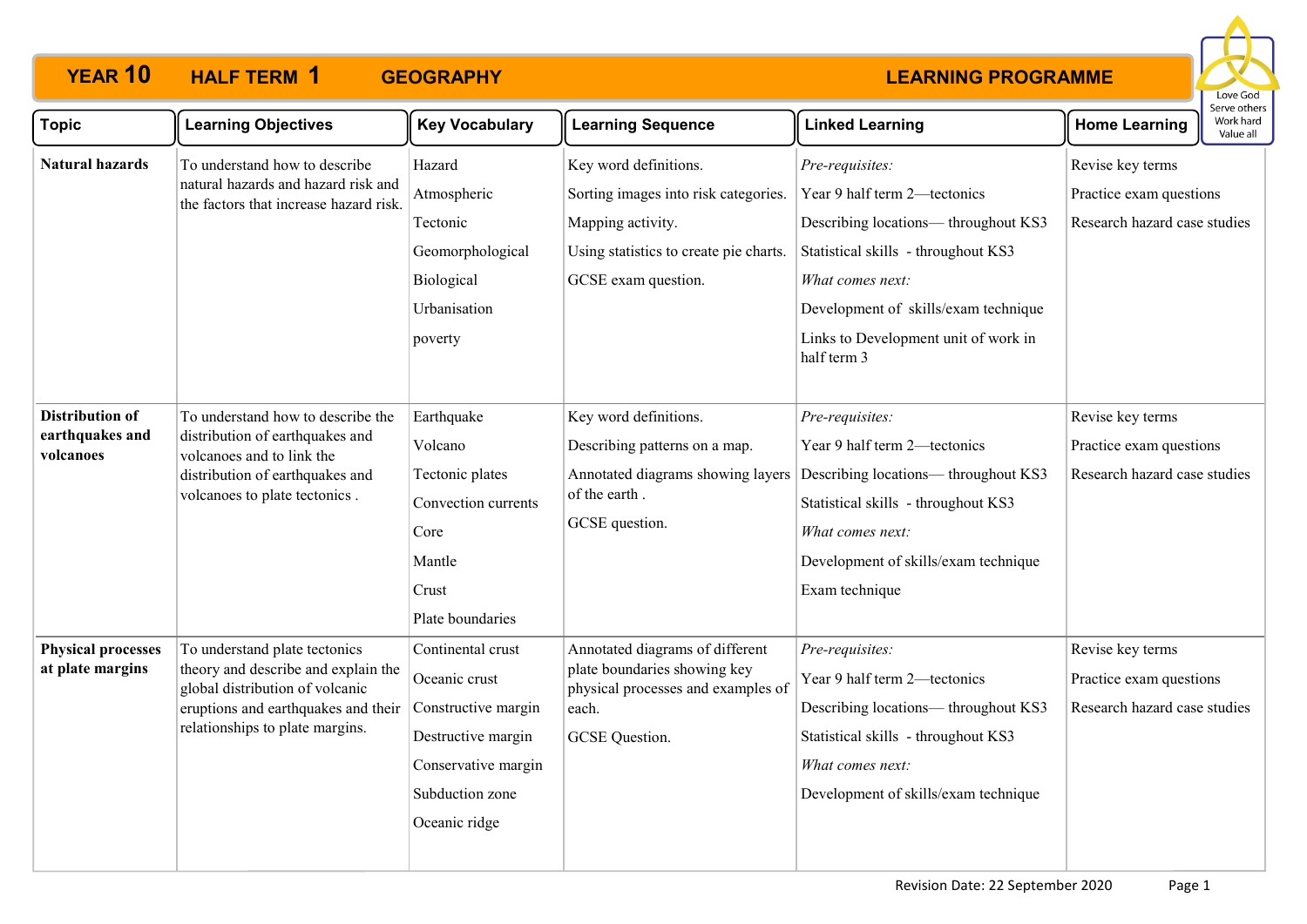

| <b>Topic</b>                                                                                           | <b>Learning Objectives</b>                                                                                                                                         | <b>Key Vocabulary</b>                                                                                                           | <b>Learning Sequence</b>                                                                                                                                                                                                                  | <b>Linked Learning</b>                                                                                                                                                                                                                           | <b>Home Learning</b>                                                         | Serve others<br>Work hard<br>Value all |
|--------------------------------------------------------------------------------------------------------|--------------------------------------------------------------------------------------------------------------------------------------------------------------------|---------------------------------------------------------------------------------------------------------------------------------|-------------------------------------------------------------------------------------------------------------------------------------------------------------------------------------------------------------------------------------------|--------------------------------------------------------------------------------------------------------------------------------------------------------------------------------------------------------------------------------------------------|------------------------------------------------------------------------------|----------------------------------------|
| <b>Chile and Nepal</b><br>Earthquakes:<br>example of two<br>earthquakes in<br>contrasting<br>countries | To be able to compare in detail the<br>events of two earthquakes and<br>explain how different levels of<br>wealth and development affect the<br>impact of hazards. | Primary effects<br>Secondary effects<br>Seismic waves<br>Richter scale<br>Mercalli scale<br>Social<br>Economic<br>environmental | Key definitions.<br>Locating places using geographical<br>terminology.<br>Sorting effects into categories.<br>Comparison exercise between the<br>effects and responses of countries<br>with different levels of wealth.<br>GCSE question. | Pre-requisites:<br>Year 9 half term 2-tectonics<br>Describing locations-throughout KS3<br>Statistical skills - throughout KS3<br>What comes next:<br>Development of skills/exam technique<br>Links to Development unit of work in<br>half term 3 | Revise key terms<br>Practice exam questions                                  |                                        |
| from Tectonic<br><b>Hazards</b>                                                                        | Living with the risk To be able to justify why people<br>live in areas at risk from<br>earthquakes and volcanoes.                                                  | Risk<br>Monitoring<br>Poverty<br>Settlement<br>Tsunami<br>Geothermal<br>Tourism                                                 | Identifying different risks<br>associated with tectonically active<br>areas.<br>Categorising advantages and<br>disadvantages of living in areas at<br>risk.<br>Mapping activity.<br>GCSE question.                                        | Pre-requisites:<br>Year 9 half term 2-tectonics<br>Describing locations-throughout KS3<br>Statistical skills - throughout KS3<br>What comes next:<br>Development of skills/exam technique<br>Links to Development unit of work in<br>half term 3 | Revise key terms<br>Practice exam questions<br>Revision for end of unit test |                                        |
| Reducing the risk<br>from tectonic<br>hazards                                                          | To evaluate the four main<br>management strategies for reducing<br>the risk from tectonic hazards.                                                                 | Monitoring<br>Prediction<br>Protection<br>Planning<br>Seismicity<br>Geophysical<br>Hydrology                                    | Researching different methods of<br>monitoring, predicting, protection<br>from and planning for volcanic<br>eruptions and earthquakes.<br>Written descriptions and<br>evaluations of different strategies.<br>GCSE question.              | Pre-requisites:<br>Year 9 half term 2-tectonics<br>Describing locations-throughout KS3<br>Statistical skills - throughout KS3<br>What comes next:<br>Development of skills/exam technique                                                        | Revise key terms<br>Practice exam questions<br>Revision for end of unit test |                                        |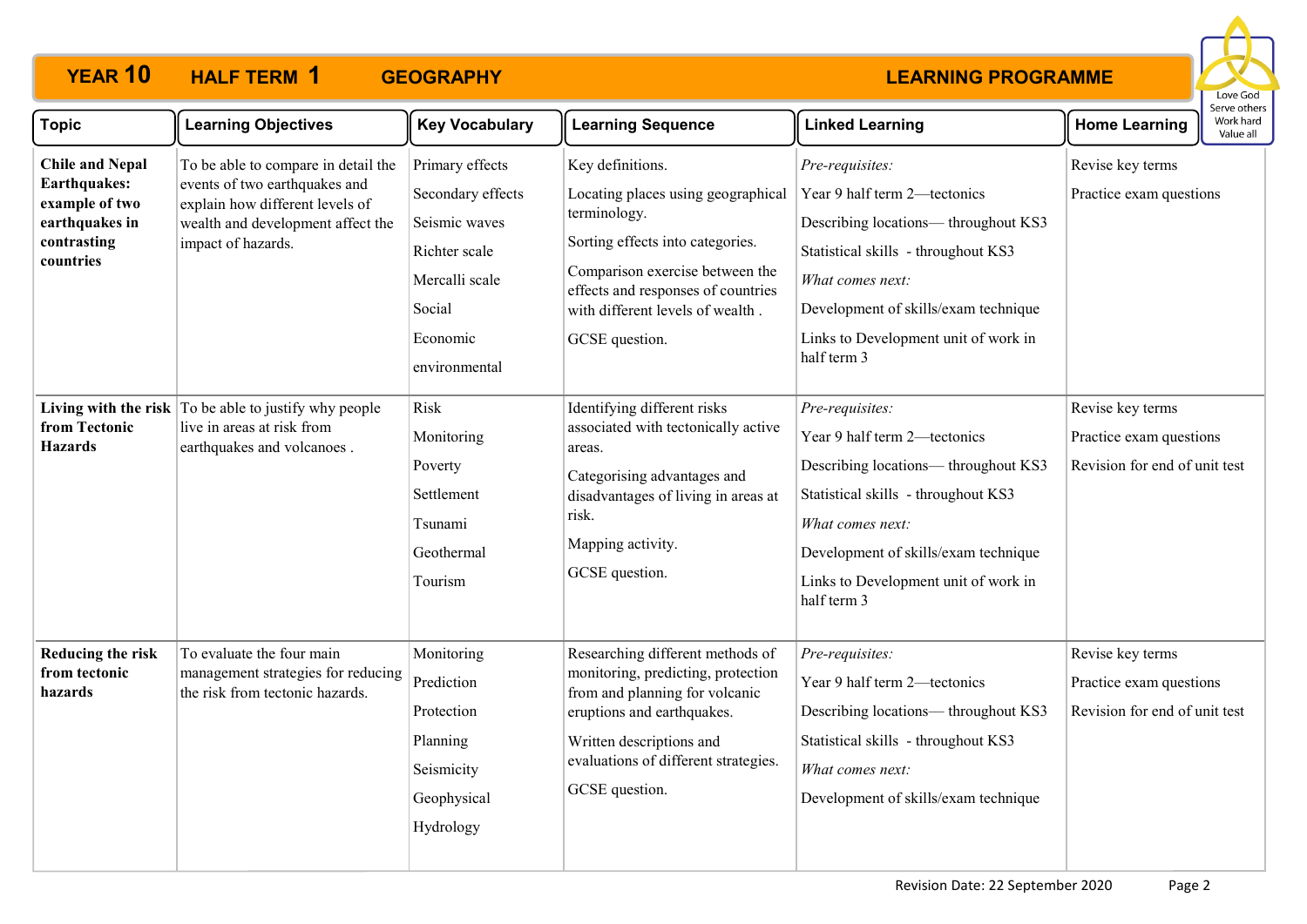

| <b>Topic</b>                                            | <b>Learning Objectives</b>                                                                                    | <b>Key Vocabulary</b>                                                                                  | <b>Learning Sequence</b>                                                                                                                                                                                                                                                                    | <b>Linked Learning</b>                                                                                                                                                                                                                                          | <b>Home Learning</b>                                                                  | כו עם טנווכו א<br>Work hard<br>Value all |  |
|---------------------------------------------------------|---------------------------------------------------------------------------------------------------------------|--------------------------------------------------------------------------------------------------------|---------------------------------------------------------------------------------------------------------------------------------------------------------------------------------------------------------------------------------------------------------------------------------------------|-----------------------------------------------------------------------------------------------------------------------------------------------------------------------------------------------------------------------------------------------------------------|---------------------------------------------------------------------------------------|------------------------------------------|--|
| circulation                                             | Global atmospheric To understand how global<br>atmospheric circulation affects<br>global weather and climate. | Air pressure<br>Trade winds<br>Altitude<br>Coriolis effect<br>Hadley Cell<br>Ferrel Cell<br>Polar Cell | Key word definitions.<br>Annotated diagram of global<br>atmospheric circulation model.<br>Written explanations about how<br>global atmospheric circulation is<br>responsible for different<br>ecosystems<br>GCSE questions                                                                  | Pre-requisites:<br>Year 8 half term 2—weather and climate<br>Describing locations— throughout KS3<br>Statistical skills - throughout KS3<br>What comes next:<br>Development of skills/exam technique<br>Links to Ecosystems unit of work half<br>term 3 year 11 | Revise key terms<br>Practice exam questions<br>Research weather hazards               |                                          |  |
| <b>Formation and</b><br>structure of<br>tropical storms | To understand how tropical storms<br>form, their structure and affects of<br>climate change on them.          | Friction<br>Evaporation<br>Condensation<br>Precipitation<br>Saffir-Simpson<br>Frequency<br>Intensity   | Annotated diagrams of structure<br>and formation of tropical storms<br>Written explanations of distribution<br>of tropical storms<br>Using evidence to make links<br>between climate change with the<br>distribution, frequency and<br>intensity of tropical storms<br><b>GCSE</b> Question | Pre-requisites:<br>Year 8 half term 2—weather and climate<br>Year 7 half term 4—climate change<br>Describing locations-throughout KS3<br>What comes next:<br>Development of skills/exam technique                                                               | Revise key terms<br>Practice exam questions<br>Research weather hazards<br>case study |                                          |  |
| Case study of a<br>tropical storm                       | To understand the effects and<br>responses to Typhoon Haiyan                                                  | Primary effects<br>Secondary effects<br>Immediate responses<br>Long-term responses<br>Aid              | Research activity into Typhoon<br>Haiyan<br>Sorting activity between primary/<br>secondary effects and immediate<br>and long-term responses                                                                                                                                                 | Pre-requisites:<br>Year 8 half term 2—weather and climate<br>Development of extended writing<br>What comes next:<br>Development of skills/exam technique                                                                                                        | Revise key terms<br>Practice exam questions<br>Research case study examples           |                                          |  |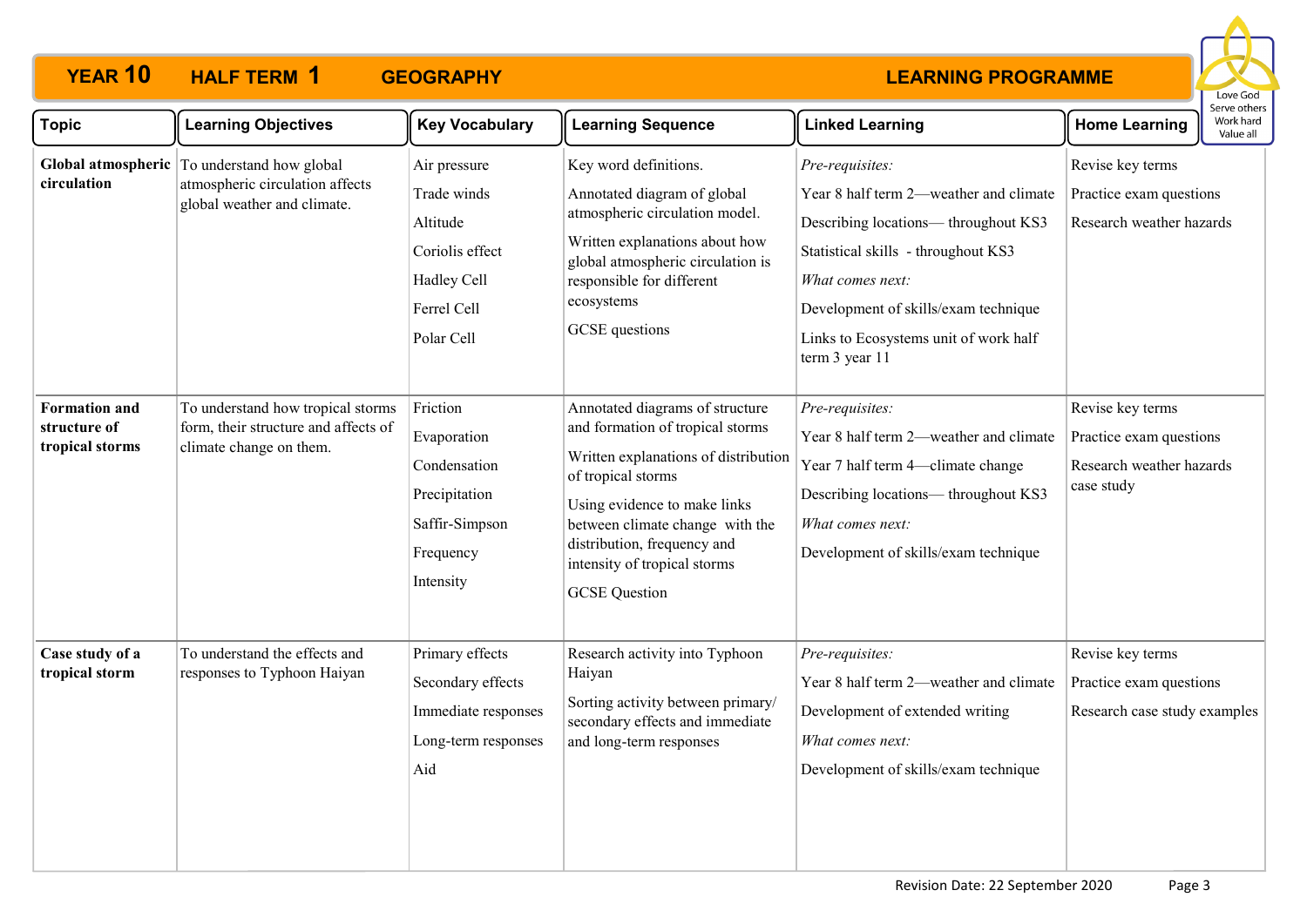

| <b>Topic</b>                                         | <b>Learning Objectives</b>                                                  | <b>Key Vocabulary</b>                                                                                    | <b>Learning Sequence</b>                                                                                                                                                                                                                        | <b>Linked Learning</b>                                                                                                                                                                                                                                                                | <b>Home Learning</b>                                                                                                | Serve others<br>Work hard<br>Value all |
|------------------------------------------------------|-----------------------------------------------------------------------------|----------------------------------------------------------------------------------------------------------|-------------------------------------------------------------------------------------------------------------------------------------------------------------------------------------------------------------------------------------------------|---------------------------------------------------------------------------------------------------------------------------------------------------------------------------------------------------------------------------------------------------------------------------------------|---------------------------------------------------------------------------------------------------------------------|----------------------------------------|
| <b>Reducing the</b><br>effects of tropical<br>storms | To understand how the effects of<br>tropical storms can be reduced          | Protection<br>Planning<br>Hurricane watch<br>Hurricane warning<br>Cyclone shelter<br>Meteorological      | Researching different methods of<br>monitoring, predicting, protection<br>from and planning for tropical<br>storms.<br>Written descriptions and<br>evaluations of different strategies.<br>GCSE question.                                       | Pre-requisites:<br>Year 8 half term 2—weather and climate<br>Development of extended writing<br>What comes next:<br>Development of skills/exam technique                                                                                                                              | Revise key terms<br>Practice exam questions                                                                         |                                        |
| <b>Weather hazards</b><br>in the UK                  | To understand that the UK is<br>affected by a variety of weather<br>hazards | Extreme weather<br>Thunderstorms<br>Prolonged rainfall<br>Drought                                        | Identifying different risks<br>associated with weather hazards.<br>Categorising advantages and<br>disadvantages of living in areas at<br>risk.<br>Mapping activity.<br>GCSE question.                                                           | Pre-requisites:<br>Year 8 half term 2-weather and climate<br>Development of extended writing<br>Describing locations— throughout KS3<br>Statistical skills - throughout KS3<br>What comes next:<br>Development of skills/exam technique                                               | Revise key terms<br>Practice exam questions<br>Research UK extreme<br>weather events<br>Revise for end of unit test |                                        |
| <b>Extreme</b> weather<br>in the UK                  | To study a case study of an extreme<br>weather event in the UK              | Social<br>Economic<br>Environmental<br>Political<br>Dredging<br>Floodwaters<br>Stagnant<br>Re-oxygenated | Identify the reasons for the<br>Somerset Levels Floods (2014)<br>Mapping activity<br>Categorise impacts into social,<br>economic and environmental<br>effects<br>Evaluation of the immediate and<br>long-term responses<br><b>GCSE</b> Question | Pre-requisites:<br>Year 8 half term 2—weather and climate<br>Describing locations-throughout KS3<br>Map skills-year 7 term 1 and throughout<br>KS3<br>Development of extended writing<br>What comes next:<br>Development of skills/exam technique<br>Revision Date: 22 September 2020 | Revise key terms<br>Practice exam questions<br>Revise for end of unit test<br>Page 4                                |                                        |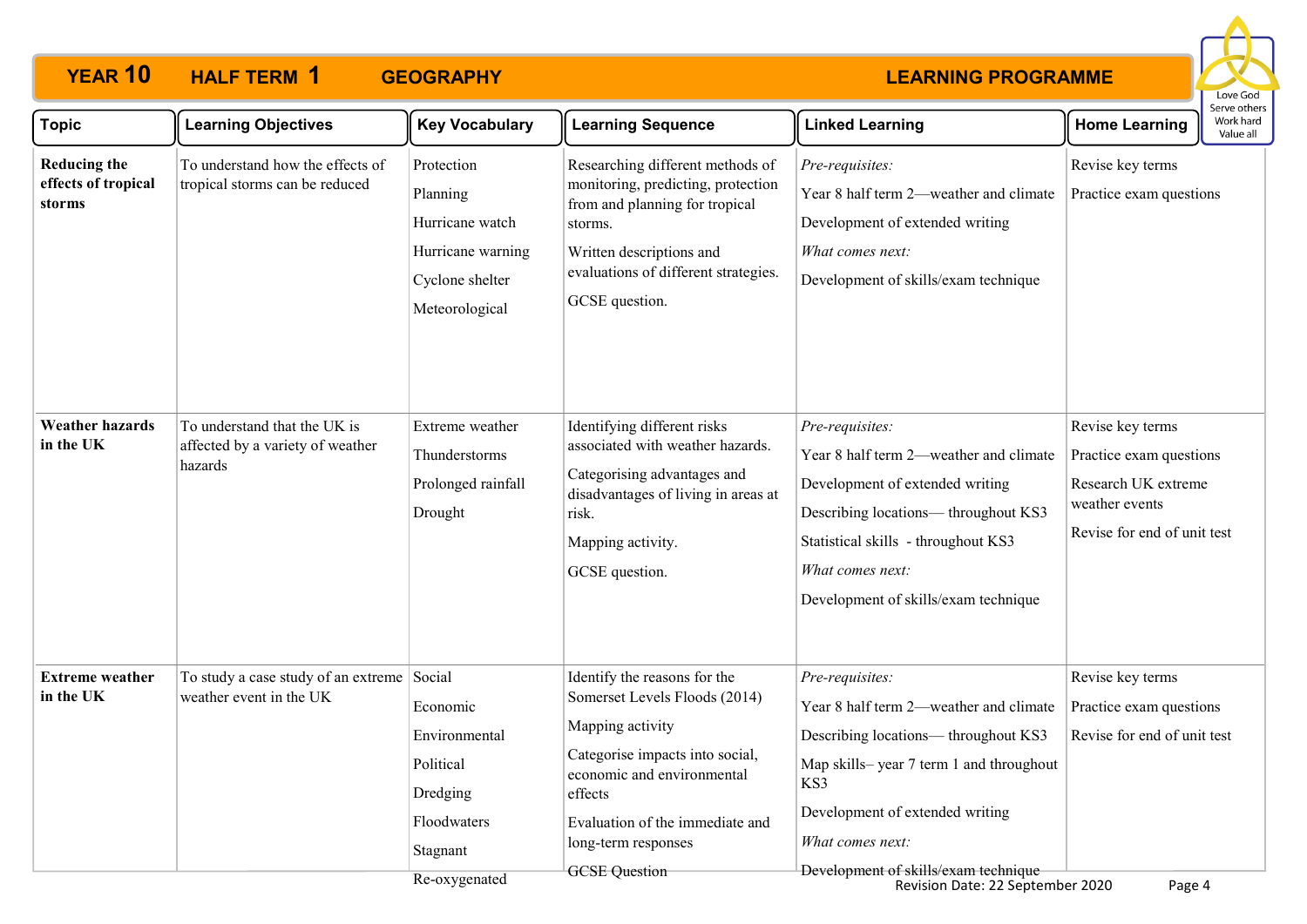

| <b>Topic</b>                                        | <b>Learning Objectives</b>                                                                                                                                                                   | <b>Key Vocabulary</b>                                                                                                      | <b>Learning Sequence</b>                                                                                                                             | <b>Linked Learning</b>                                                                                                                                             | <b>Home Learning</b>                                      | Serve others<br>Work hard<br>Value all |
|-----------------------------------------------------|----------------------------------------------------------------------------------------------------------------------------------------------------------------------------------------------|----------------------------------------------------------------------------------------------------------------------------|------------------------------------------------------------------------------------------------------------------------------------------------------|--------------------------------------------------------------------------------------------------------------------------------------------------------------------|-----------------------------------------------------------|----------------------------------------|
| Human and<br>Natural causes of<br>climate change    | To understand and describe the<br>human and natural causes of<br>climate change.<br>To assess and evaluate evidence<br>that supports past and present<br>climate change.                     | Milankovitch Cycles<br>Volcanic Activity<br>Greenhouse Effect<br>Tree Rings<br>Ice Cores<br>Glacial Period<br>Interglacial | Key term definitions.<br>Information gathering: causes of<br>climate change.<br>Class debate: human or natural<br>causes.<br>Exam question practice. | Pre-requisites:<br>Links to topics in KS3 (Climate Change:<br>Year 7)<br>What comes next:<br>Managing/mitigating climate change                                    | To research potential impacts<br>of climate change in UK. |                                        |
| <b>Managing the</b><br>impacts of climate<br>change | To describe and explain potential<br>strategies to manage and mitigate<br>the impacts of climate change.<br>To evaluate the effectiveness of<br>climate change mitigation and<br>management. | Mitigation<br>Carbon Capture<br>Adaptation<br><b>Alternative Energy</b><br>International<br>Agreements<br>Management       | Key term definitions.<br>Carousel information gathering of<br>information about management and<br>mitigation strategies.<br>Exam question practice.  | Pre-requisites:<br>Links to Year 7 (Climate Change)<br>Links to development and resources topic<br>in GCSE course.<br>What comes next:<br>End of topic assessment. | Revise for end of topic<br>assessment.                    |                                        |
|                                                     |                                                                                                                                                                                              |                                                                                                                            |                                                                                                                                                      |                                                                                                                                                                    |                                                           |                                        |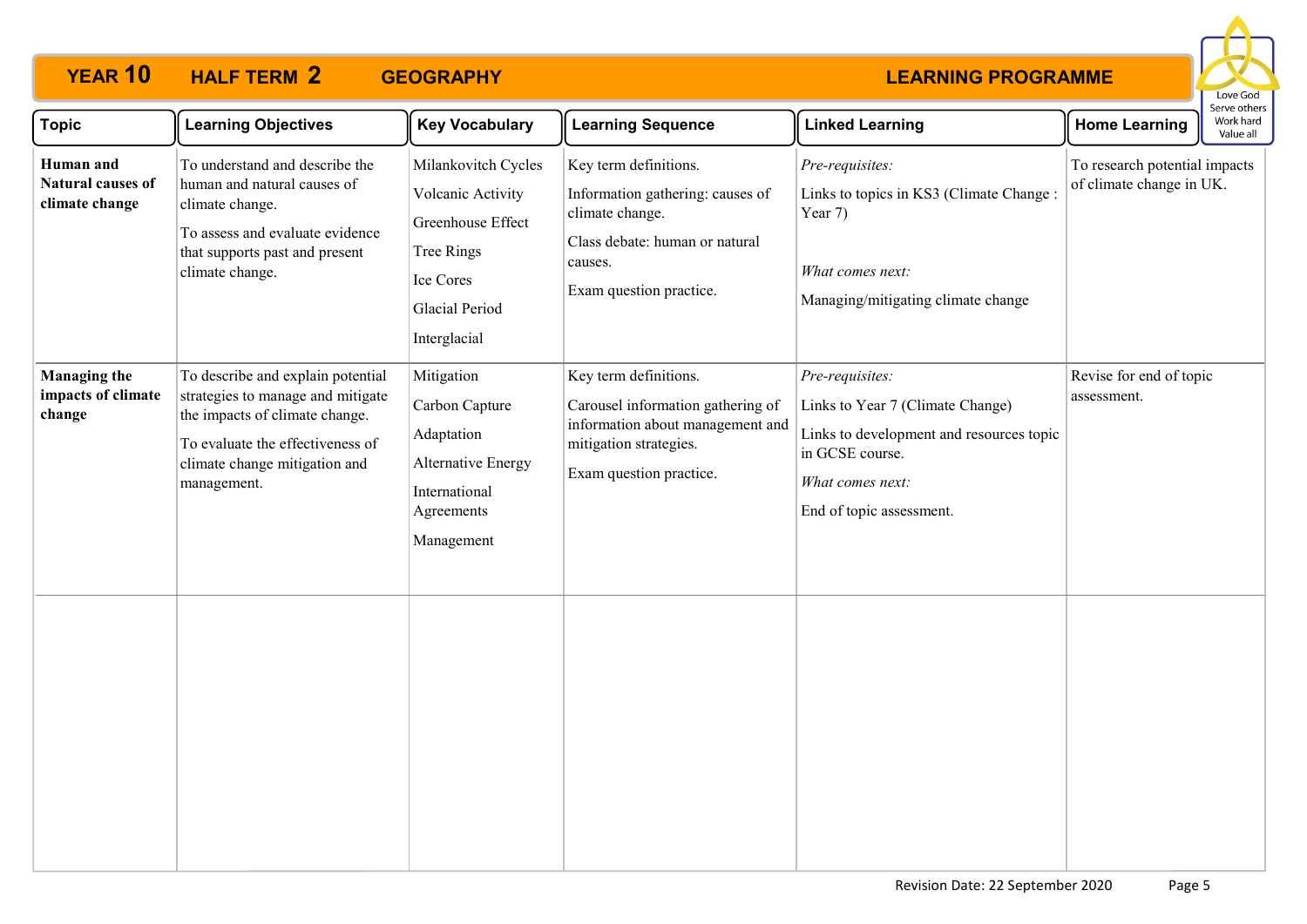

| <b>Topic</b>                                | <b>Learning Objectives</b>                                                                                                             | <b>Key Vocabulary</b>                                                                                           | <b>Learning Sequence</b>                                                                                                                                                                                                       | <b>Linked Learning</b>                                                                                                                                                                   | <b>Home Learning</b>                                                 | serve others<br>Work hard<br>Value all |
|---------------------------------------------|----------------------------------------------------------------------------------------------------------------------------------------|-----------------------------------------------------------------------------------------------------------------|--------------------------------------------------------------------------------------------------------------------------------------------------------------------------------------------------------------------------------|------------------------------------------------------------------------------------------------------------------------------------------------------------------------------------------|----------------------------------------------------------------------|----------------------------------------|
| <b>Measuring</b><br>Development             | To identify the different ways<br>development can be measured<br>To evaluate the different indicators<br>of development                | GNI<br>HDI<br>Birth rate<br>Death rate<br>Literacy rate<br>Infant mortality rate                                | Key definitions<br>Strengths and weaknesses of single<br>indicators<br>Diamond 9 single indicators<br>Evaluate best method of measuring<br>development                                                                         | Pre-requisites:<br>Year 9 - half term 2- development and<br>tectonics<br>Evaluation skills<br>What comes next:<br>Year 11-Half term 2-Nigeria                                            | Revise key words<br>Practice exam paper questions                    |                                        |
| Development and<br>population<br>structures | To understand how countries<br>transition on a DTM<br>To compare population pyramids of $\vert$ Birth rate<br>an LIC and a HIC country | Demographic<br>transition model<br>Population structures<br>Death rate<br>Life expectancy<br>Working population | Features, examples and reasons for<br>each stage of DTM<br>Assign countries to their correct<br>stage on DTM explaining why<br>Annotate population structure of<br>LIC and HIC<br><b>Exam Question comparing</b><br>structures | Pre-requisites:<br>Year 8-Half term 1-Changing Britain<br>Year 9 - Half Term 1 - Development<br>What comes next:<br>Year 11-Half term 2-Nigeria                                          | Revise key definitions<br>Practice exam questions                    |                                        |
| <b>Causes of uneven</b><br>development      | To identify the different causes of<br>uneven development<br>To explain the link between causes<br>and the development gap             | Climate<br>Trade<br>Colonialism<br>Corruption                                                                   | Identify the causes of uneven<br>development and explain how they<br>prevent a country from developing<br>Look at case studies of less<br>developed countries<br>GCSE question-Evaluate the<br>significance of the factors     | Pre-requisites:<br>Year 9 - Half term 1-Development<br>Year 10-Half term 1-Tectonics-LIC<br>HIC earthquake case studies.<br>What comes next:<br>Year 10-Half term 2-Wealth and<br>health | Revise key factors<br>Practice exam questions<br>Case study research |                                        |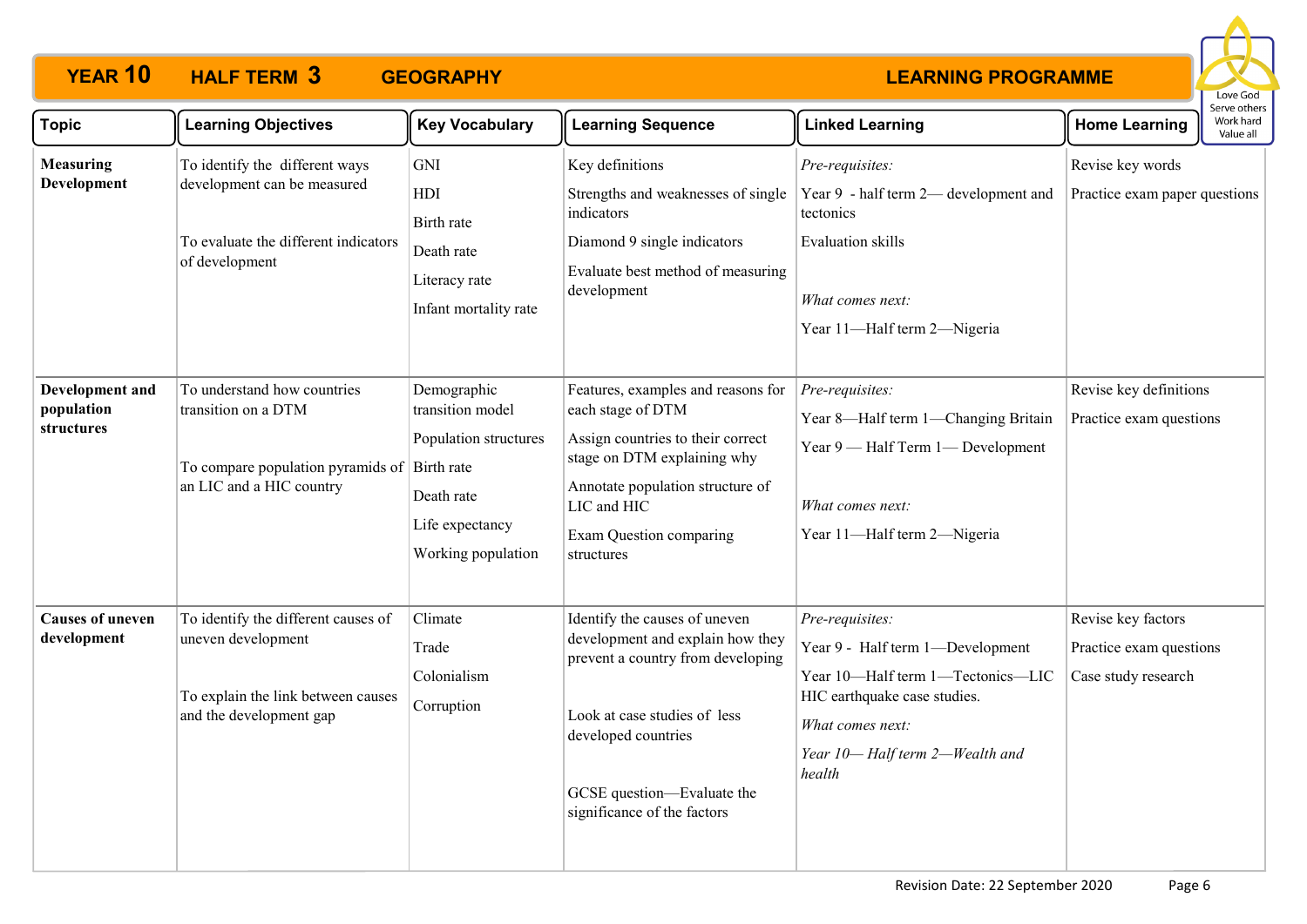

| <b>Topic</b>                     | <b>Learning Objectives</b>                                                                                                                                                         | <b>Key Vocabulary</b>                                                                                           | <b>Learning Sequence</b>                                                                                                                                                                                                                                                                                               | <b>Linked Learning</b>                                                                                                                                   | <b>Home Learning</b>                                                      | בו אב התוכונ<br>Work hard<br>Value all |
|----------------------------------|------------------------------------------------------------------------------------------------------------------------------------------------------------------------------------|-----------------------------------------------------------------------------------------------------------------|------------------------------------------------------------------------------------------------------------------------------------------------------------------------------------------------------------------------------------------------------------------------------------------------------------------------|----------------------------------------------------------------------------------------------------------------------------------------------------------|---------------------------------------------------------------------------|----------------------------------------|
| Development and<br><b>Health</b> | To understand how does uneven<br>development lead to disparities of<br>global health                                                                                               | GNI<br>Malaria<br>Obesity                                                                                       | Annotate graphs showing<br>population and wealth distribution<br>and identify main causes of death<br>in HIC/LIC's.<br>Investigate why people in HIC's<br>get obesity and why people in<br>LIC's die from treatable diseases<br>such as Malaria<br>GCSE Exam question                                                  | Pre-requisites:<br>KS3-graph and statistical skills<br>What comes next:<br>Development of skills/exam technique                                          | Revise key words<br>Practice exam questions                               |                                        |
| Development and<br>migration     | To understand how uneven<br>development causes international<br>migration<br>To explain the positives and<br>negatives of international migration<br>for host and source countries | National migration<br>International migration<br>Immigrant<br>Emigrant<br>Refugee<br>Migration<br>Asylum seeker | Key word definitions<br>Identify and explain push and pull<br>factors of migration<br>Use case study knowledge to<br>explain the causes of international<br>migration<br>Create a table with positives and<br>negatives of international migration<br>for both host and source countries                               | Pre-requisites:<br>Year 8-Half term 1-Changing Britain<br>Year 9-Half term 1-Population<br>What comes next:<br>Year 10-Half term 2 - Reducing the<br>Gap | Revise key words<br>Practice exam questions<br>Research case study        |                                        |
| <b>Reducing the Gap</b>          | To describe and explain the<br>different ways that the development<br>gap can be reduced<br>To evaluate the methods used to<br>reduce the development gap                          | <b>FDI</b><br>TNC's<br>Types of aid<br>Intermediate<br>technology<br>Fair trade<br>Microfinance<br>Debt relief  | To evaluate the impact of TNC's at<br>development gap<br>To evaluate the impact of Aid and<br>intermediate technology at reducing<br>the development gap<br>The evaluate the impact of fair<br>trade at reducing the development<br>gap<br>To evaluate the impact of debt<br>relief at reducing the development<br>gap | Pre-requisites:<br>Year 9-Half term 3-Development<br>What comes next:<br>Year 11-Half term 2-Nigeria                                                     | Revise key words<br>Practice exam questions<br>Research specific examples |                                        |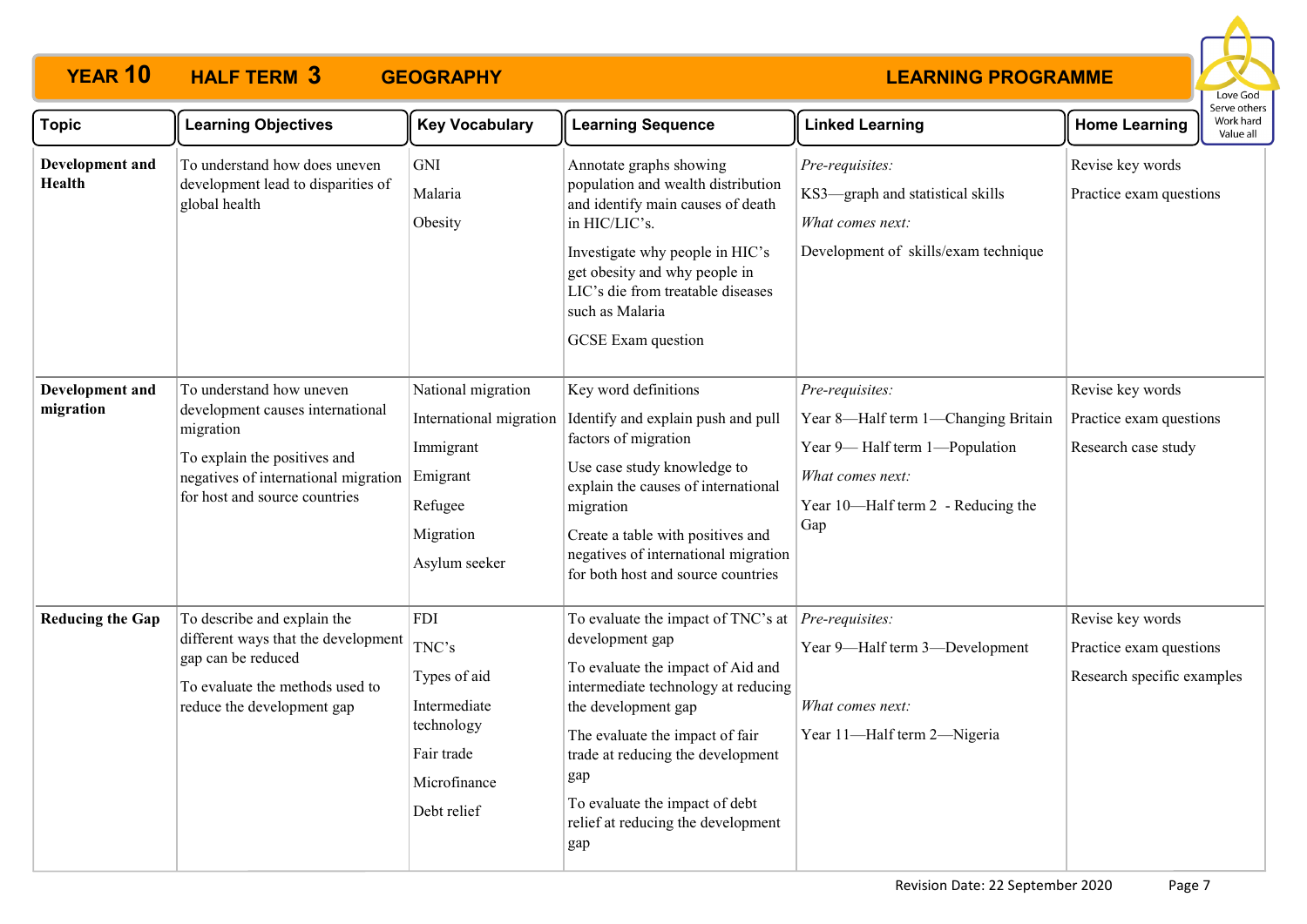

| <b>Topic</b>                    | <b>Learning Objectives</b>                                                                                                                                                                               | <b>Key Vocabulary</b>                                                                                     | <b>Learning Sequence</b>                                                                                                                                                                                                                                                                                                                | <b>Linked Learning</b>                                                                                                                                                                                                                                    | <b>Home Learning</b>                                                                                                                                                                                                                         | Work hard<br>Value all |
|---------------------------------|----------------------------------------------------------------------------------------------------------------------------------------------------------------------------------------------------------|-----------------------------------------------------------------------------------------------------------|-----------------------------------------------------------------------------------------------------------------------------------------------------------------------------------------------------------------------------------------------------------------------------------------------------------------------------------------|-----------------------------------------------------------------------------------------------------------------------------------------------------------------------------------------------------------------------------------------------------------|----------------------------------------------------------------------------------------------------------------------------------------------------------------------------------------------------------------------------------------------|------------------------|
| <b>Jamaica Tourism</b>          | To explain why Jamaica sees<br>tourism as a way of reducing its<br>development gap<br>To evaluate the effectiveness of<br>tourism at reducing the gap                                                    | Employment<br>Infrastructure<br>Quality of life<br>Economy                                                | To identify the causes of uneven<br>development in Jamaica using<br>graphs and statistics<br>To sort the positives and negatives<br>of tourism in Jamaica into social,<br>economic and environmental<br>categories<br>To evaluate the effectiveness of<br>tourism at reducing the<br>development gap in Jamaica<br><b>GCSE</b> Question | Pre-requisites:<br>KS3-graphs and statistical skills<br>Year 10-half term 2- ways of reducing<br>the gap in previous lessons<br>What comes next:<br>Development of skills/exam technique                                                                  | Revise key words<br>Practice exam questions                                                                                                                                                                                                  |                        |
| <b>Importance of</b><br>Nigeria | To understand the location and<br>importance of the country,<br>regionally and globally and the<br>wider political, social, cultural and<br>environmental context within<br>which the country is placed. | Subsistence farmers<br><b>NEE</b><br>Revenue<br>Corruption<br>Infrastructure<br><b>Exports</b><br>Imports | Written description to locate<br>Nigeria.<br>Comparison of Nigeria's size to<br>other countries.<br>Analysis of data to describe<br>Nigeria.<br>Research into the political, social,<br>cultural and environmental aspects<br>of Nigeria.                                                                                               | Pre-requisites:<br>Describing locations throughout KS3<br>Statistical skills throughout KS3<br>Links to development unit of work half<br>term 3 year 1<br>What comes next:<br>Development of skills/exam techniques                                       | Find out what has happened<br>in Nigeria since 2014.<br>Has Boko Haram killed more<br>people or has the government<br>stopped them? What<br>happened?<br>Has Ebola been eradicated?<br>What has been done to<br>prevent further outbreaks?   |                        |
| Changing<br>in Nigeria          | To understand the balance between<br>industrial structure different sectors of the economy.<br>To understand how manufacturing<br>industry can stimulate development<br>and the role of TNC's            | Industrial structure<br>Primary<br>Secondary<br>Tertiary<br>Quaternary<br>Industry<br>Multiplier effect   | Key word definitions<br>Analysis of data about Nigeria's<br>changing industrial structure<br>Written description and explanation<br>about how manufacturing<br>stimulates the economy<br>Classification of positives and<br>negatives of TNC's<br><b>GCSE</b> Questions                                                                 | Pre-requisites:<br>Describing locations throughout KS3<br>Statistical skills throughout KS3<br>Links to development unit of work half<br>term 3 year 10 and urbanisation in year 9<br>term 1<br>What comes next:<br>Development of skills/exam techniques | Research and describe the<br>changes in Nigeria's GDP<br>since 2006.<br>Explain why an increase in<br>GDP does not mean that<br>everybody is wealthier.<br>Investigate some of the social<br>benefits that TNC's have<br>brought to Nigeria. |                        |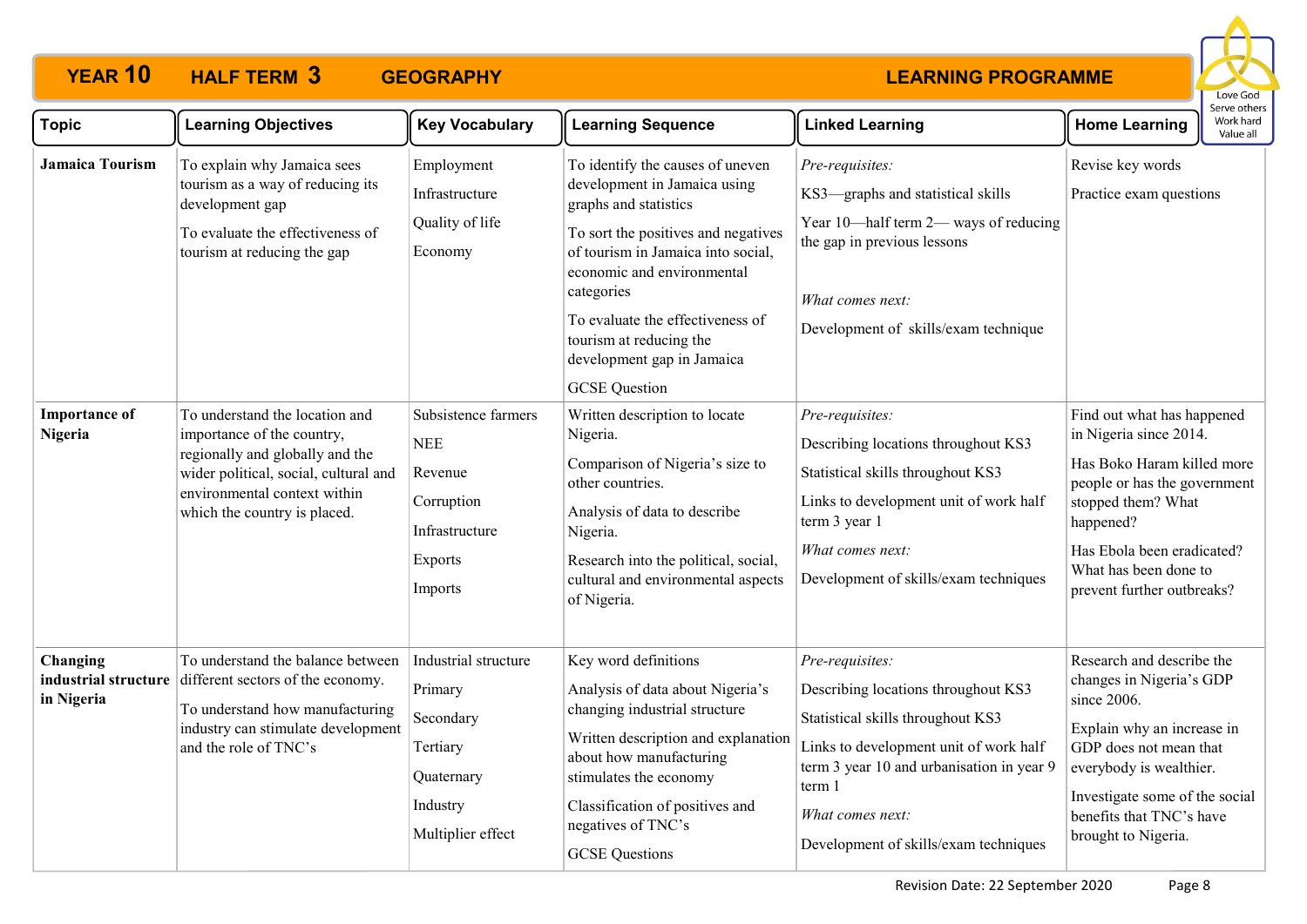

| <b>Topic</b>                                            | <b>Learning Objectives</b>                                                                                                                                                                    | <b>Key Vocabulary</b>                                                                                                                   | <b>Learning Sequence</b>                                                                                                                                                                                                                      | <b>Linked Learning</b>                                                                                                                                                                                                                                                                     | <b>Home Learning</b>                                                                                                                                                                                                                                                       | serve others<br>Work hard<br>Value all |
|---------------------------------------------------------|-----------------------------------------------------------------------------------------------------------------------------------------------------------------------------------------------|-----------------------------------------------------------------------------------------------------------------------------------------|-----------------------------------------------------------------------------------------------------------------------------------------------------------------------------------------------------------------------------------------------|--------------------------------------------------------------------------------------------------------------------------------------------------------------------------------------------------------------------------------------------------------------------------------------------|----------------------------------------------------------------------------------------------------------------------------------------------------------------------------------------------------------------------------------------------------------------------------|----------------------------------------|
| <b>Impacts of</b><br>development<br>strategies          | To understand the changing<br>political and trading relationships<br>with the wider world.<br>To understand the different types of<br>aid and the impacts of aid on the<br>receiving country. | International aid<br>Poverty<br>Education<br>Emergency aid<br>Developmental aid<br>NGO<br>Humanitarian aid                              | Mind map about why Nigeria needs<br>aid to help its development<br>Classification activity of different<br>types of aid and evaluation of each<br>type<br>Class discussion should the UK<br>provide aid to Nigeria<br><b>GCSE</b> Questions   | $Pre-requistes:$<br>Describing locations throughout KS3<br>Statistical skills throughout KS3<br>Links to development unit of work half<br>term 3 year 10 and urbanisation in year 9<br>term and urbanisation in year 9 term 1<br>What comes next:<br>Development of skills/exam techniques | Investigate examples of how<br>UK government aid is used in<br>Nigeria.                                                                                                                                                                                                    |                                        |
| <b>Managing</b><br>Nigeria's<br>environmental<br>issues | To understand the environmental<br>impacts of industry                                                                                                                                        | Industrial growth<br>Biodiversity<br>Mineral extraction<br>Aquatic ecosystems<br>Toxic chemicals                                        | Researching environmental effects<br>of economic development:<br>industrial growth; urban growth;<br>commercial farming and<br>deforestation; mining and oil<br>extraction<br>Mapping activities<br>Analysing images<br><b>GCSE</b> Questions | Pre-requisites:<br>Describing locations throughout KS3<br>Statistical skills throughout KS3<br>Links to development unit of work half<br>term 3 year 10 and urbanisation in year 9<br>term 1<br>What comes next:<br>Development of skills/exam techniques                                  | Make a case study<br>information leaflet about the<br>Bodo or Bonga oil spills<br>Investigate what happened,<br>the impacts on the people and<br>the environment. What has<br>been done to clean up the area<br>and compensate people? How<br>can oil spills be prevented? |                                        |
| <b>Quality of life in</b><br>Nigeria                    | To understand the effects of<br>economic development on quality<br>of life for the population.                                                                                                | Quality of life<br>Disposable income<br>Standard of living<br>Life expectance<br>Sanitation<br>Death rate<br>Human Development<br>Index | Key word definitions<br>Analysis of data to evaluate quality<br>of life in Nigeria<br>Discussion about limitations of<br>development indicators<br>Phots analysis<br>GCSE questions                                                           | Pre-requisites:<br>Describing locations throughout KS3<br>Statistical skills throughout KS3<br>Links to development unit of work half<br>term 3 year 10 and population in year 9<br>term 1<br>What comes next:<br>Development of skills/exam techniques                                    | Do people still migrate across<br>the Mediterranean?<br>Where are they from? How<br>many are Nigerian?<br>Why are they migrating?<br>What measures have been<br>taken to reduce migration and                                                                              |                                        |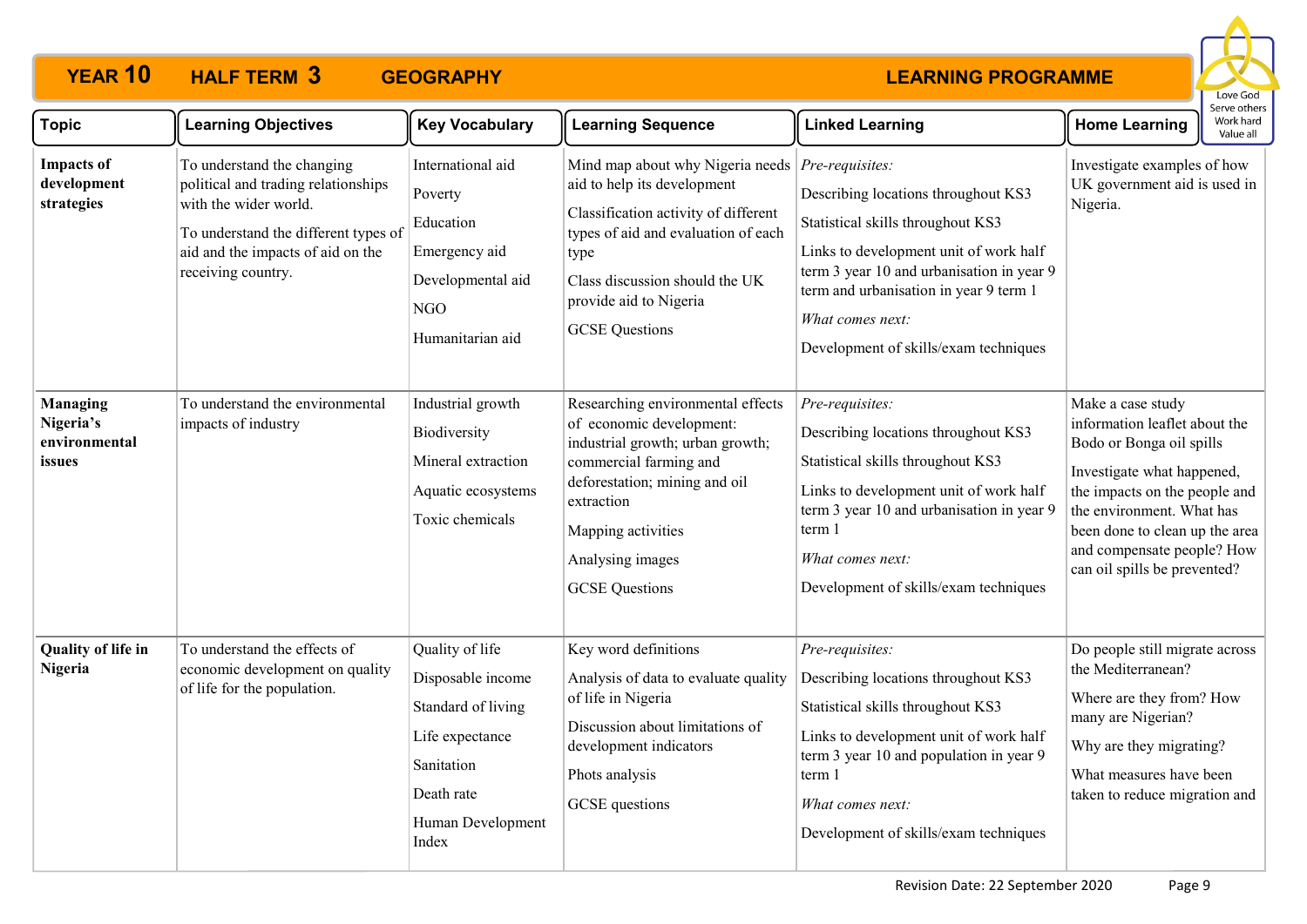

| <b>Topic</b>                                                 | <b>Learning Objectives</b>                                                                                                                                                                | <b>Key Vocabulary</b>                                                                   | <b>Learning Sequence</b>                                                                                                                                                                                                                                                                                        | <b>Linked Learning</b>                                                                                              | <b>Home Learning</b>                                              | .<br>Work hard<br>Value all |
|--------------------------------------------------------------|-------------------------------------------------------------------------------------------------------------------------------------------------------------------------------------------|-----------------------------------------------------------------------------------------|-----------------------------------------------------------------------------------------------------------------------------------------------------------------------------------------------------------------------------------------------------------------------------------------------------------------|---------------------------------------------------------------------------------------------------------------------|-------------------------------------------------------------------|-----------------------------|
| Changes in the UK<br>economy                                 | To explain the causes and impacts<br>of de-industrialisation in the UK<br>and understand how the<br>development of IT has affected the<br>growth and characteristics of the<br>UK economy | Industrialisation<br>Deindustrialisation<br>Globalisation<br>Post-industrial<br>economy | Key words and definitions<br>Identify and explain the causes and<br>impacts of deindustrialisation in<br><b>Britain</b><br>To explain how government<br>policies have lead to globalisation<br>To explain the development of IT<br>and the service, finance and<br>research employment sector.<br>GCSE question | Pre-requisites:<br>Year 8-Half term 1-Changing Britain<br>What comes next:<br>Year 11– Half term 2 –Nigeria         | Revise key words<br>Practice exam questions                       |                             |
| UK science and<br>business parks                             | To understand how science and<br>business parks provide<br>opportunities for regional economic<br>growth                                                                                  | Science park<br>Business park<br>regional                                               | To describe the main differences<br>between science and business parks<br>Mapping activity<br>Explain the benefits of science and<br>business parks<br>GCSE question-to explain how<br>science and business parks provide<br>opportunities for regional economic<br>growth                                      | Pre-requisites:<br>KS3-map skills<br>What comes next:<br>Development of skills/exam technique                       | Revise key words<br>Practice exam questions<br>Case study example |                             |
| <b>Environmental</b><br><b>Impacts of</b><br><b>Industry</b> | To identify impacts of industry on<br>the physical environment<br>Using examples to demonstrate<br>how modern industry can be more<br>environmentally sustainable.                        | Sustainable<br>Pollution                                                                | Annotate environmental impacts on <i>Pre-requisites</i> :<br>diagram<br>Watch video and identify impacts<br>of quarrying in the SW region of<br>England.<br>Investigate how Torr Quarry are<br>making quarrying more sustainable<br>GCSE question-Evaluate the<br>effectives of the solutions                   | KS3 – extended writing tasks<br>What comes next:<br>Year 11-Half term 1-Urban Issues<br>Year 11-Half term 2-Nigeria | Revise key words<br>Practice exam questions<br>Case study example |                             |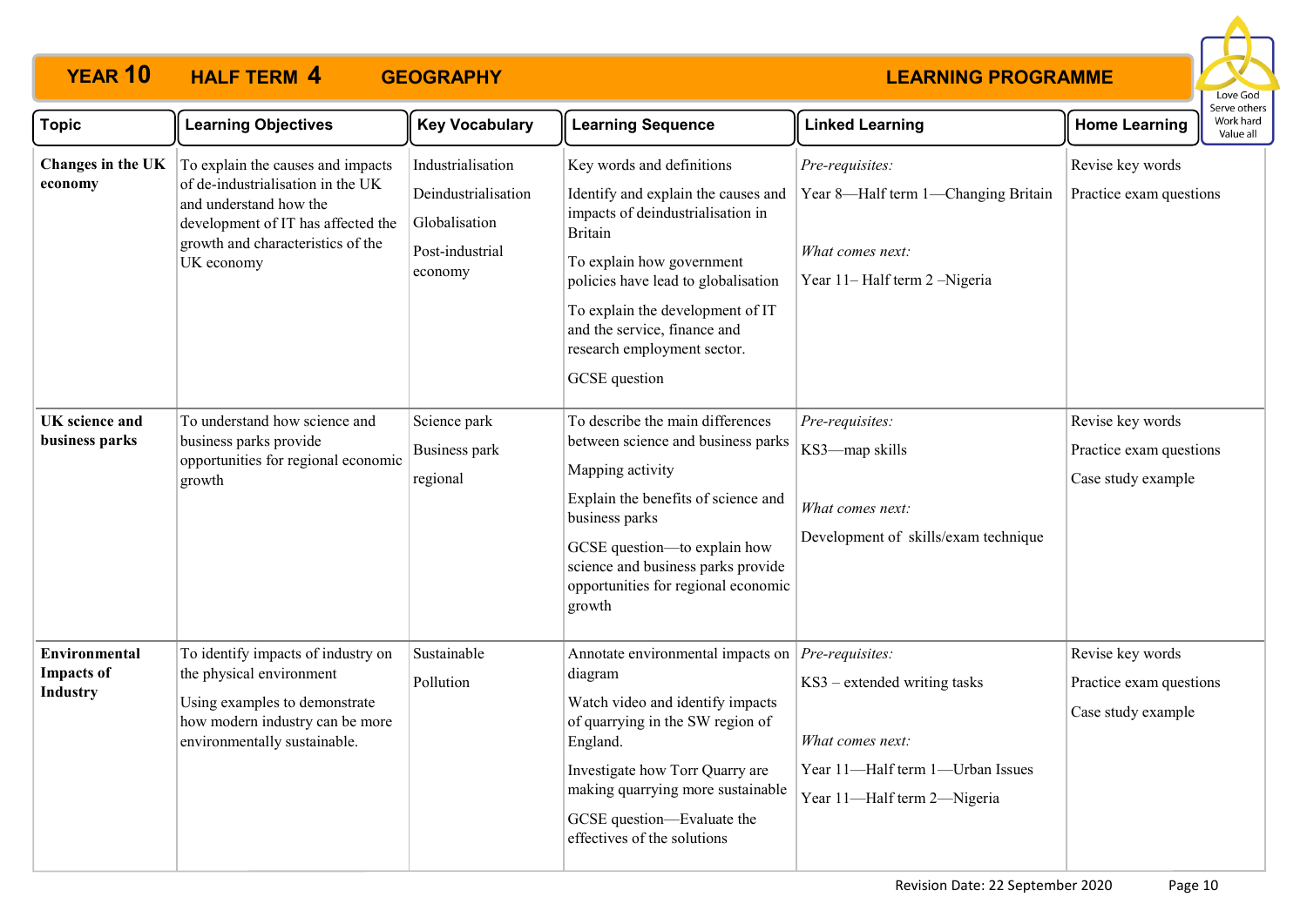

| <b>Topic</b>                        | <b>Learning Objectives</b>                                                                                                                                                 | <b>Key Vocabulary</b>                                              | <b>Learning Sequence</b>                                                                                                                                                                                                                                                                                       | <b>Linked Learning</b>                                                                                                                                                                    | <b>Home Learning</b>                                              | בו עם טנוופו<br>Work hard<br>Value all |
|-------------------------------------|----------------------------------------------------------------------------------------------------------------------------------------------------------------------------|--------------------------------------------------------------------|----------------------------------------------------------------------------------------------------------------------------------------------------------------------------------------------------------------------------------------------------------------------------------------------------------------|-------------------------------------------------------------------------------------------------------------------------------------------------------------------------------------------|-------------------------------------------------------------------|----------------------------------------|
| <b>Changing Rural</b><br>Landscapes | To contrast the economic<br>challenges associated with rural<br>areas of population growth and<br>decline                                                                  | Rural<br>Social<br>Economic<br>Gentrification<br>Inwards migration | Look at South Cambridgeshire and<br>the Outer Hebrides and describe<br>what it would be like to live there<br>identifying the challenges<br>Explain the main causes of<br>population change in South<br>Cambridgeshire<br>GCSE question-Explain the<br>consequences of rural depopulation<br>from remote areas | Pre-requisites:<br>KS3-describing locations<br>Year 9-Half term 1-Population-<br>Rural push and urban pull factors<br>What comes next:<br>Year 11-Half term 1-Urban Issues                | Revise key words<br>Practice exam questions<br>Case study example |                                        |
| Changing<br><b>Transport</b>        | To understand how road and rail<br>developments can improve the<br>UK's economy                                                                                            | Infrastructure                                                     | Introduce schemes (south west<br>super highway, cross rail,<br>Liverpool 2 and Heathrow<br>expansion)<br>Walkabout activity collecting<br>information (social and economic<br>benefits/challenges) about each<br>scheme<br><b>GCSE</b> Question                                                                | Pre-requisites:<br>Year 8-Half term 1-Changing Britain<br>KS3 – extended writing tasks<br>What comes next:<br>Year 11- Half term 1 - Urban Issues<br>Development of skills/exam technique | Revise key words<br>Practice exam questions<br>Case study example |                                        |
|                                     | North South Divide The understand the inequality<br>between the north and the south of<br>the UK and to evaluate what<br>strategies have been put In place to<br>reduce it | Regional<br>Enterprise<br>Quality of life                          | Using figures, identify what the<br>north-south divide is<br>To explain the physical and human<br>reasons for the divide<br>Watch mind the gap<br>Evaluate the strategies put in place<br>to reduce the gap<br>GCSE question                                                                                   | Pre-requisites:<br>KS3—graph and statistical skills<br>Year 8-Half term 1-Changing Britain<br>What comes next:<br>Development of skills/exam technique                                    | Revise key words<br>Practice exam questions<br>Case study example |                                        |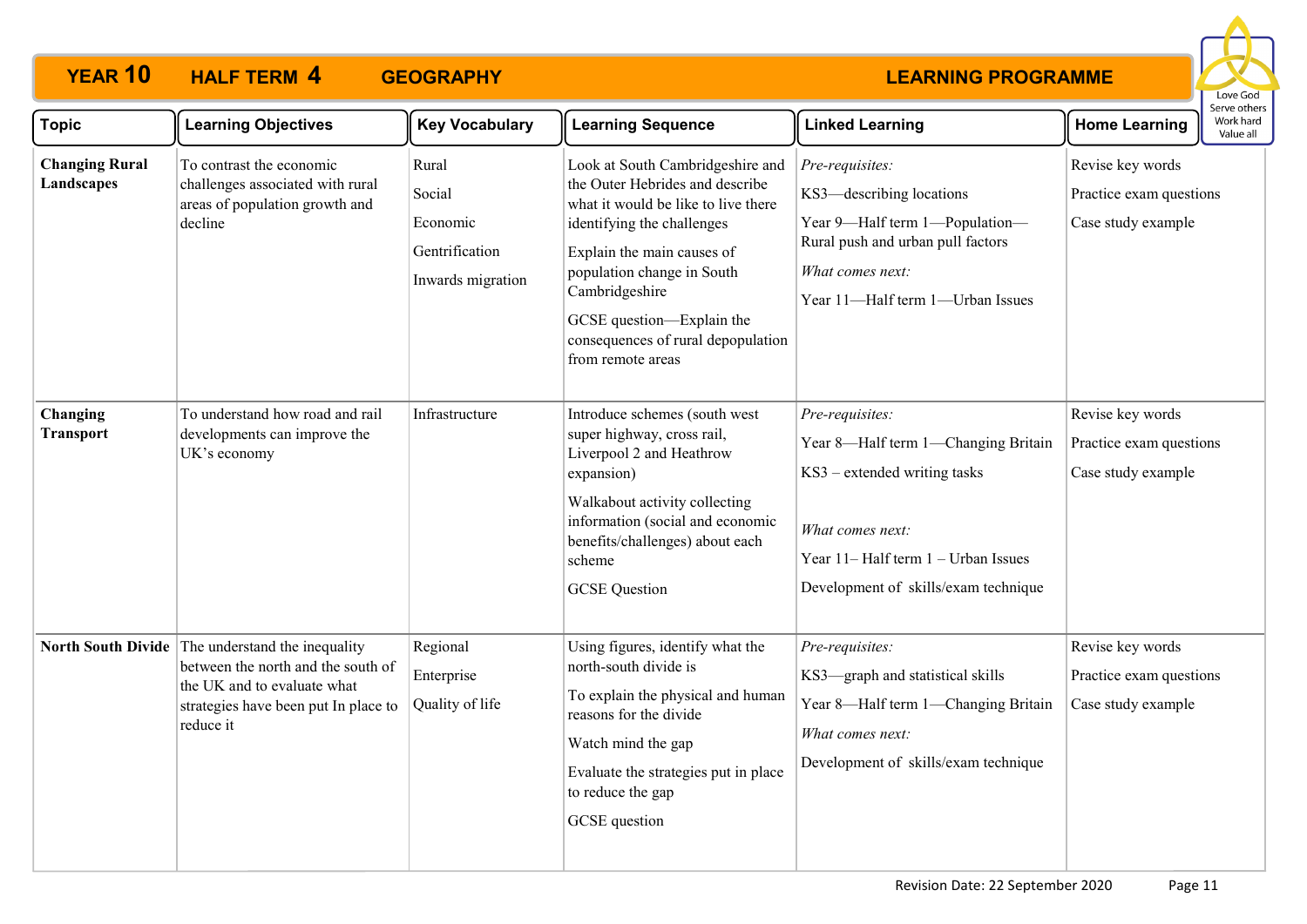

| <b>Topic</b>               | <b>Learning Objectives</b>                                                                     | <b>Key Vocabulary</b>         | <b>Learning Sequence</b>                                                                                                                                                                                                                                                             | <b>Linked Learning</b>                                                                                                                                                                               | <b>Home Learning</b>                        | בו אב התובו א<br>Work hard<br>Value all |  |
|----------------------------|------------------------------------------------------------------------------------------------|-------------------------------|--------------------------------------------------------------------------------------------------------------------------------------------------------------------------------------------------------------------------------------------------------------------------------------|------------------------------------------------------------------------------------------------------------------------------------------------------------------------------------------------------|---------------------------------------------|-----------------------------------------|--|
| UK's global<br>connections | To understand how the UK benefits Trade<br>by having close links with the rest<br>of the world | Culture<br>Commonwealth<br>EU | Map activity-describe the<br>distribution of the British<br>commonwealth<br>Explain the importance of the<br>commonwealth<br>Identify the positives and negatives<br>of being in the EU<br>To assess the importance of<br>transport at creating global links<br><b>GCSE</b> Question | Pre-requisites:<br>Year 8-half term 1-Changing Britain<br>$KS3 - describing the location$<br>PSHE lessons<br>What comes next:<br>Year 11-Half term 2-Nigeria<br>Development of skills/exam technique | Revise key words<br>Practice exam questions |                                         |  |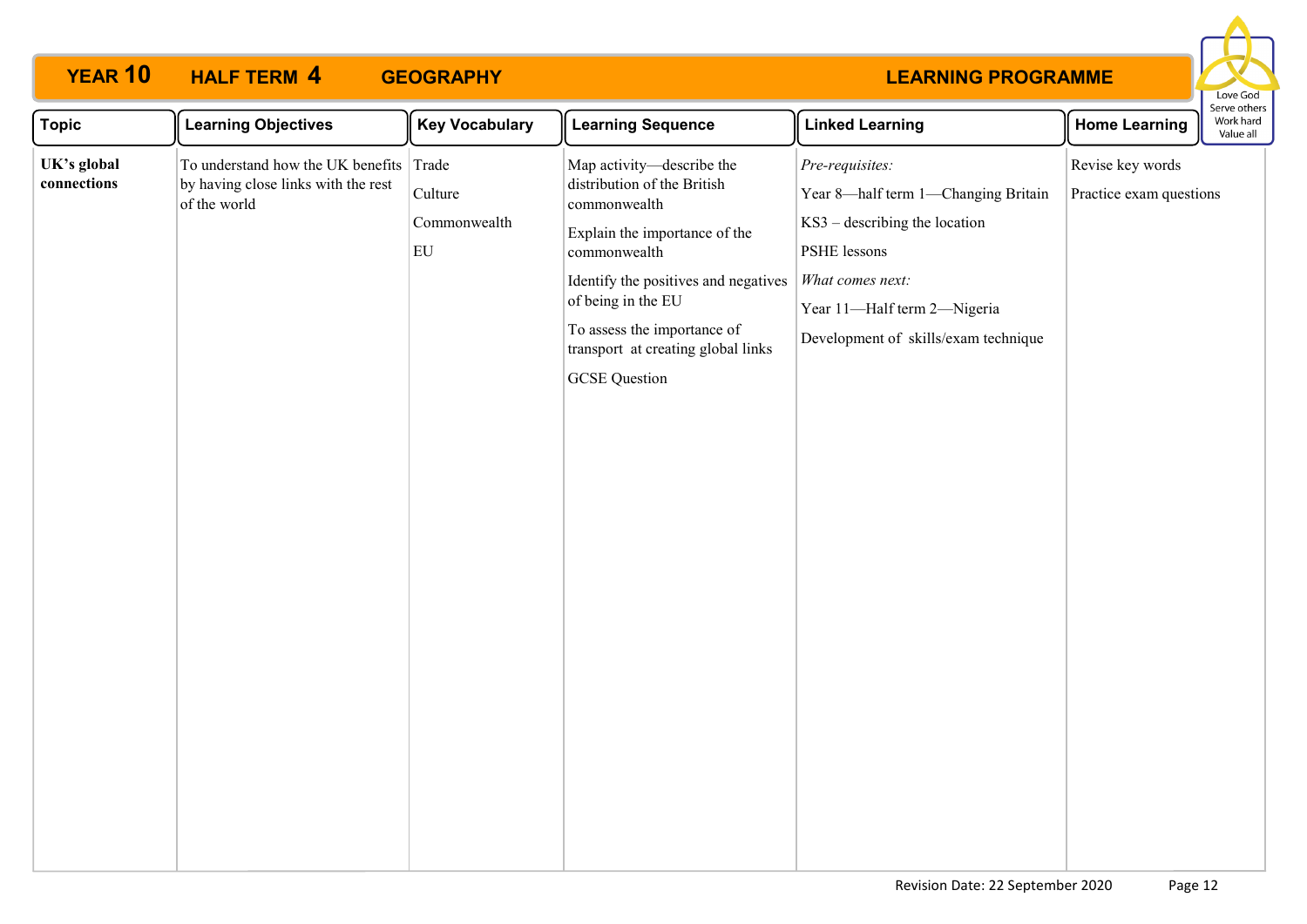

| <b>Topic</b>                                              | <b>Learning Objectives</b>                                                                                                      | <b>Key Vocabulary</b>                                                                                                    | <b>Learning Sequence</b>                                                                                                                                                                                                                                                                                                                                                                         | <b>Linked Learning</b>                                                                                                                                                                               | <b>Home Learning</b>                                                                | Serve others<br>Work hard<br>Value all |
|-----------------------------------------------------------|---------------------------------------------------------------------------------------------------------------------------------|--------------------------------------------------------------------------------------------------------------------------|--------------------------------------------------------------------------------------------------------------------------------------------------------------------------------------------------------------------------------------------------------------------------------------------------------------------------------------------------------------------------------------------------|------------------------------------------------------------------------------------------------------------------------------------------------------------------------------------------------------|-------------------------------------------------------------------------------------|----------------------------------------|
| Coastal<br>type and<br>characteristics                    | To understand the characteristics of<br><b>Landscapes—wave</b> constructive and destructive waves                               | Destructive<br>Constructive<br>Fetch<br>Swash<br>Backwash                                                                | To explain how waves form and<br>what happens when waves reach<br>the coast<br>To explain how fetch affects the<br>size/power of a wave<br>To draw constructive and<br>destructive waves and label the<br>features<br>Exam question—to compare the<br>characteristics of constructive and<br>destructive waves (4 marks)                                                                         | Pre-requisites:<br>Year 9-HT5 Coastal landscapes<br>What comes next:<br>Development of key words and exam<br>practice                                                                                | Revise key words<br>Practice exam questions                                         |                                        |
| <b>Coastal Processes</b>                                  | To understand how the processes<br>of weathering, mass movement,<br>erosion, transportation and<br>deposition shape a coastline | Hydraulic action<br>Freeze-thaw<br>Solution<br>Abrasion / Attrition<br>Traction<br>Saltation<br>Suspension<br>Deposition | To draw and label diagrams of<br>weathering, mass movement,<br>erosion and transportation.<br>To explain the process of longshore<br>drift and its role in coastal<br>deposition.<br>GCSE exam questions                                                                                                                                                                                         | Pre-requisites:<br>Year 7-HT5 Rivers and flooding<br>Year 10-HT5 Rivers-erosional<br>processes<br>What comes next:<br>Development of key words and exam<br>practice<br>Year 10-HT5 Coastal landforms | Revise key words & test<br>Practice exam questions                                  |                                        |
| <b>Coastal erosional</b><br>and depositional<br>landforms | To explain the formation of<br>erosional and depositional<br>landforms along a coastline using<br>key words and processes       | Concordant<br>Discordant<br>Headlands<br><b>Bays</b><br><b>Spits</b><br>Bars<br>Sand dunes                               | To identify the factors that<br>influence the rate of erosion along a<br>coastline (eg geology) to create<br>headlands and bays<br>To draw and explain the formation<br>of caves, arches and stacks and<br>wave cut platforms (GCSE exam<br>question)<br>To draw and explain the formation<br>of spits, bars and sandunes(GCSE<br>$\alpha$ $\alpha$ $\alpha$ $\alpha$ $\alpha$ $\alpha$ $\alpha$ | Pre-requisites:<br>Year 9-HT5 Coastal landforms<br>What comes next:<br>Development of key words and exam<br>practice                                                                                 | Revise key words<br>Practice exam questions<br>Research geology of UK<br>Coastlines |                                        |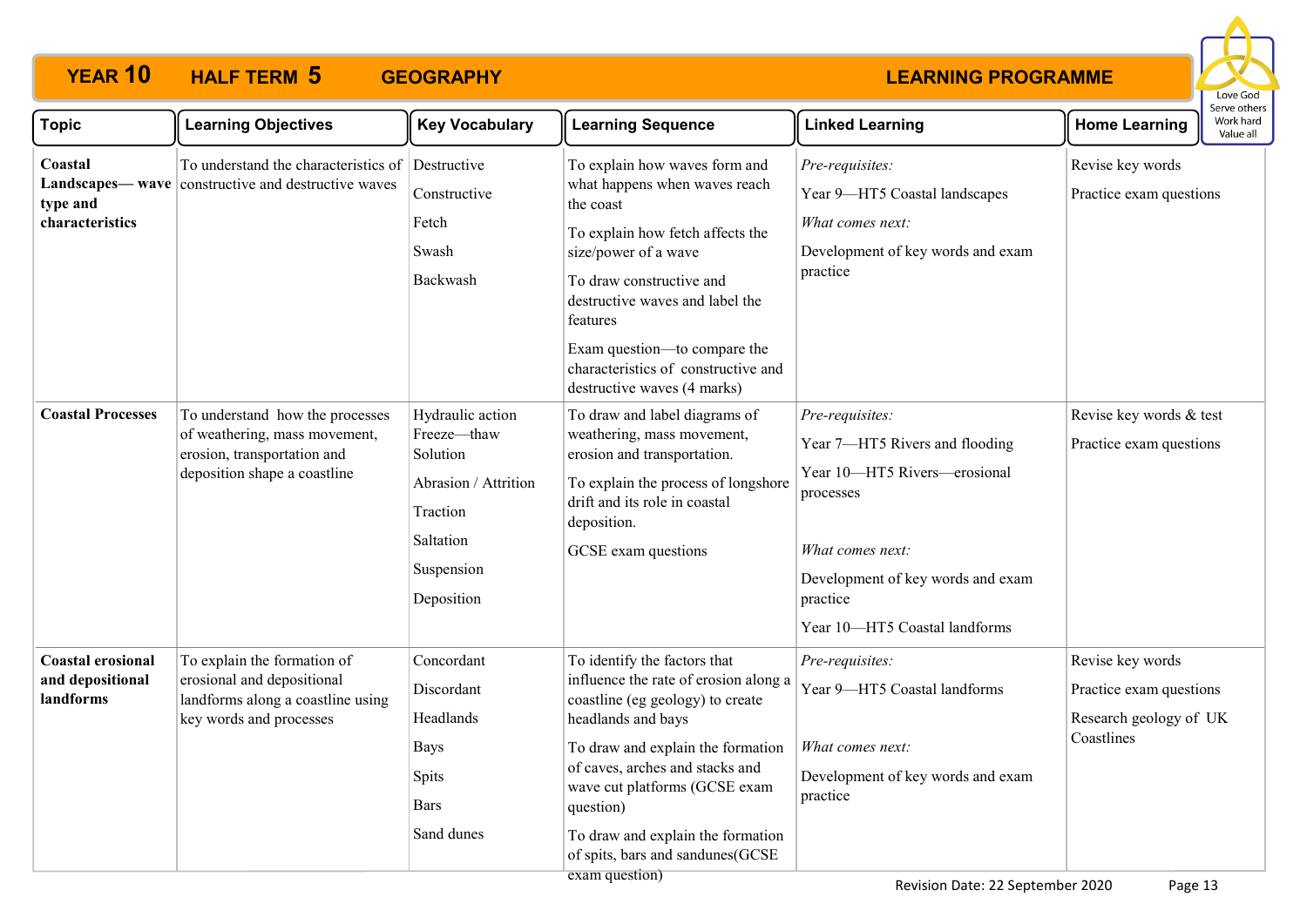

| <b>Topic</b>                           | <b>Learning Objectives</b>                                                                                                        | <b>Key Vocabulary</b>                                                                          | <b>Learning Sequence</b>                                                                                                                                                                                                                                                                                                                                         | <b>Linked Learning</b>                                                                                                                                                                                 | <b>Home Learning</b>                                                                        | serve others<br>Work hard<br>Value all |
|----------------------------------------|-----------------------------------------------------------------------------------------------------------------------------------|------------------------------------------------------------------------------------------------|------------------------------------------------------------------------------------------------------------------------------------------------------------------------------------------------------------------------------------------------------------------------------------------------------------------------------------------------------------------|--------------------------------------------------------------------------------------------------------------------------------------------------------------------------------------------------------|---------------------------------------------------------------------------------------------|----------------------------------------|
| <b>Coastal Landforms</b><br>as Swanage | To look at the coastal landforms<br>found in Swanage and practice OS<br>map skills                                                | Foreland<br>Concordant<br>Spits<br>Geology<br>6-figure grid<br>references                      | Describe the location of Swanage<br>Look at a geological map of the<br>Swanage and determine the type of<br>coastline<br>Using an OS map, answer<br>questions identifying landforms<br>along the coast                                                                                                                                                           | Pre-requisites:<br>Year 7-HT1 OS map skills<br>Year 9-HT5-Coastal landforms<br>Year 10-HT5-Coastal landforms<br>What comes next:<br>Development of OS map skills<br>Case study detail for exam answers | Revise key words<br>Practice exam questions<br>Case study examples                          |                                        |
| Coastal<br>Management                  | To evaluate the effectiveness of<br>hard and soft engineering strategies<br>at protecting the coastline from<br>flooding/erosion. | Groynes<br>Rock armour<br>Gabions<br>Beach nourishment<br>Dune regeneration<br>Managed retreat | To create a table of all the<br>advantages and disadvantages of all<br>the hard and soft engineering<br>strategies<br>GCSE exam question-evaluating<br>the effectiveness of each strategy<br>Look at a series of photographs of<br>coastal erosion and justify the most<br>appropriate management strategy.<br>Look at case study example-<br>Lyme Regis, Dorset | Pre-requisites:<br>Year 9-HT5 Coastal management<br>Year 10-HT5-River management<br>What comes next:<br>Development of key words and exam<br>practice                                                  | Revise key words<br>Practice exam questions<br>Case study examples<br>End of topic revision |                                        |
|                                        |                                                                                                                                   |                                                                                                |                                                                                                                                                                                                                                                                                                                                                                  |                                                                                                                                                                                                        |                                                                                             |                                        |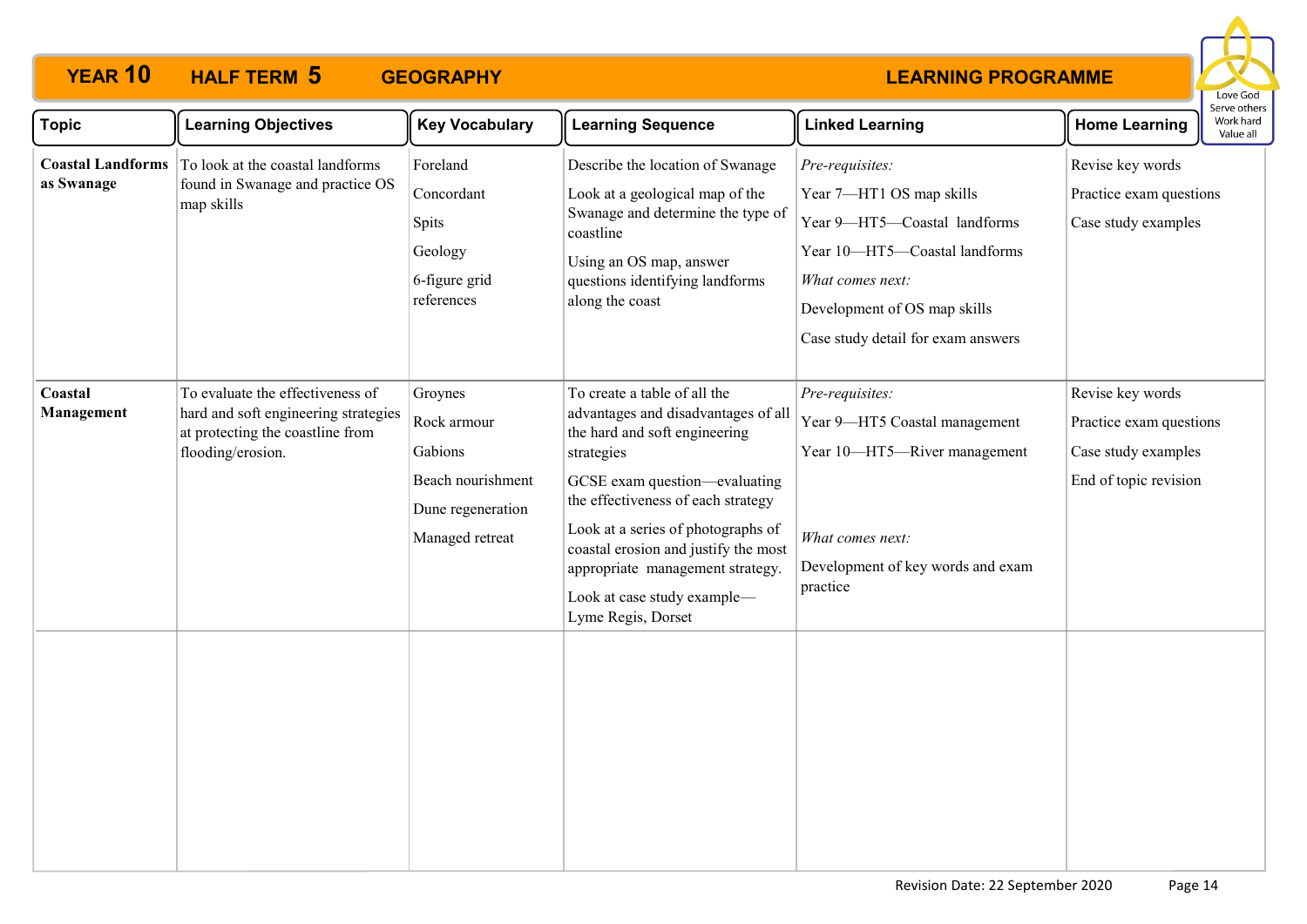

| <b>Topic</b>                                                                  | <b>Learning Objectives</b>                                                                                              | <b>Key Vocabulary</b>                                                                                      | <b>Learning Sequence</b>                                                                                                                                                                                                                                                                                                   | <b>Linked Learning</b>                                                                                                                      | <b>Home Learning</b>                               | Work hard<br>Value all |
|-------------------------------------------------------------------------------|-------------------------------------------------------------------------------------------------------------------------|------------------------------------------------------------------------------------------------------------|----------------------------------------------------------------------------------------------------------------------------------------------------------------------------------------------------------------------------------------------------------------------------------------------------------------------------|---------------------------------------------------------------------------------------------------------------------------------------------|----------------------------------------------------|------------------------|
| <b>River landscapes</b><br>-Cross profile and<br>valley changes<br>downstream | To understand how the cross<br>profile of a river and valley<br>changed downstream from the<br>source to the mouth      | Velocity<br>V-shaped valley<br>Cross profile<br>Depth<br>Width<br>Tributary<br>Source<br>Mouth             | Look at the different features of a<br>drainage basin<br>Describe how the long profile of a<br>river changes downstream<br>To describe how the shape of a<br>valley changes downstream                                                                                                                                     | Pre-requisites:<br>Year 7 - HT1 Rivers and flooding<br>What comes next:<br>Year $10$ - fluvial processes                                    | Revise key words<br>Practice exam questions        |                        |
| <b>Fluvial processes</b>                                                      | To define the processes of erosion,<br>deposition and transportation and<br>explain how they shape the river<br>channel | Hydraulic action<br>Abrasion<br>Attrition<br>Solution<br>Suspension<br>Traction<br>Saltation<br>Deposition | Define the 4 types of erosion<br>Define the 4 types of<br>transportation and understand<br>where they occur within a river<br>Explain when deposition takes<br>place<br>GCSE question-to what extent is<br>the size and shape of a river valley<br>the result of the work of the river<br>under flood conditions (6 marks) | Pre-requisites:<br>Year 7-HT1 Rivers and flooding<br>Year 9-HT5-Coasts<br>What comes next:<br>Year 10-HT5-Coastal Processes                 | Revise key words & test<br>Practice exam questions |                        |
| <b>Erosional and</b><br>Depositional<br>landforms                             | To explain how the process of<br>erosion and deposition create<br>landforms on a river channel                          | Meander<br>Ox-bow lake<br>Waterfall<br>Gorge<br>Floodplain<br>Levee<br>Estuary                             | Draw and label a diagram of a<br>waterfall<br>Explain how a gorge is formed<br>using erosional processes<br>Draw and label meander and ox-<br>bow lake<br>Explain how erosion and deposition<br>form ox-bow lake<br>Explain how deposition forms<br>floodplains, levees and estuaries                                      | Pre-requisites:<br>Year 7-HT1 Rivers and flooding<br>What comes next:<br>Development of skills and embedding<br>key words into GCSE answers | Revise key words<br>Practice exam questions        |                        |